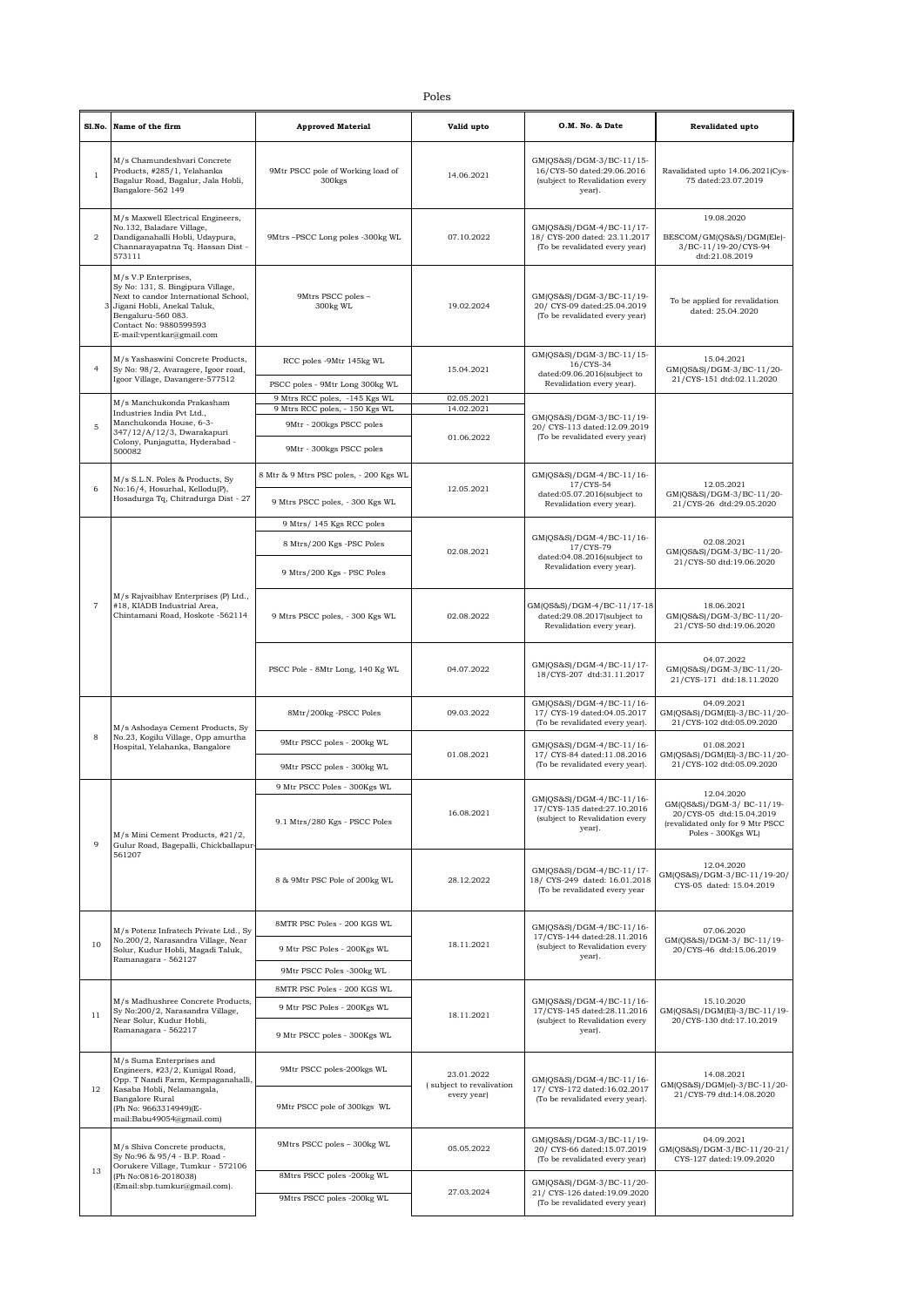| 14 | M/s R.S Industries, Plot No: 111/2,<br>Doddabudihal village, Davangere-<br>577001                                                                       | 8 Mtrs/200kgs - PSC pole<br>9 Mtrs/200kgs - PSC pole<br>9 Mtrs/300kgs - PSCC pole | 26.12.2021 | GM(QS&S)/DGM-4/BC-11/16-<br>17/ CYS-181 dated:10.03.2017<br>(To be revalidated every year). | 21.08.2020<br>BESCOM/GM(QS&S)/DGM(Ele)-<br>3/BC-11/19-20/CYS-93<br>dtd:21.08.2019 |
|----|---------------------------------------------------------------------------------------------------------------------------------------------------------|-----------------------------------------------------------------------------------|------------|---------------------------------------------------------------------------------------------|-----------------------------------------------------------------------------------|
|    |                                                                                                                                                         | 8 Mtrs/200kgs & 9Mtrs/200kgs - PSC                                                |            |                                                                                             |                                                                                   |
|    | M/s H.R.B. Industries, Plot No:42/P1<br>& 43, Anagawadi Industrial<br>Area(KIADB), Harihara                                                             | Poles<br>9Mtr PSCC Poles - 300kg WL                                               | 21.11.2022 | GM(QS&S)/DGM-4/BC-11/16-<br>17/ CYS-05 dated:07.04.2017<br>(To be revalidated every year).  | 21.11.2022<br>BESCOM/GM(QS&S)/DGM(Ele)-                                           |
| 15 |                                                                                                                                                         | 8Mtr RCC Poles -115kg WL                                                          |            |                                                                                             | 3/BC-11/20-21/CYS-246<br>dtd:15.02.2021                                           |
|    |                                                                                                                                                         | 9Mtr RCC Poles -145kg WL                                                          |            |                                                                                             |                                                                                   |
| 16 | M/s Yash Concrete Products, Sy No.<br>104, Thegganakuppe Village, Magadi<br>Taluk -562120                                                               | 8Mtr/ 140kgs - PCC Poles<br>8&9 Mtr/200kgs - PSC poles                            | 09.03.2022 | GM(QS&S)/DGM-4/BC-11/16-<br>17/ CYS-15 dated:28.04.2017<br>(To be revalidated every year).  | 16.10.2020<br>GM(QS&S)/DGM(El)-3/BC-11/19-<br>20/CYS-131 dtd:17.10.2019           |
|    |                                                                                                                                                         | 9Mtr/300kgs- PSCC pole                                                            |            |                                                                                             |                                                                                   |
|    |                                                                                                                                                         | 8Mtr/ 140kgs - PCC Poles                                                          |            |                                                                                             |                                                                                   |
| 17 | M/s Amberkar Pre-stressed<br>Products, Opp. Shankar Textile mills,<br>Near Jain Temple, Harihara Road,<br>Davangere - 577006                            | 8&9 Mtr/200kgs - PSC poles                                                        | 31.01.2022 | GM(QS&S)/DGM-4/BC-11/16-<br>17/ CYS-16 dated:28.04.2017                                     | 18.01.2020<br>GM(QS&S)/DGM-3/BC-11/18-<br>19/CYS-178 dtd:19.01.2019               |
|    |                                                                                                                                                         | 9Mtr/300kgs- PSCC pole                                                            |            | (To be revalidated every year).                                                             |                                                                                   |
|    |                                                                                                                                                         | 8&9 Mtr/200kgs - PSCC poles                                                       |            | GM(QS&S)/DGM-4/BC-11/16-                                                                    | 30.05.2021                                                                        |
| 18 | M/s Sree Industries, Sy No. 101/6,<br>Hosahalli, Rangapura Road, Tiptur                                                                                 | 9Mtr/300kgs- PSCC pole                                                            | 28.02.2022 | 17/ CYS-17 dated:28.04.2017<br>(To be revalidated every year).                              | GM(QS&S)/DGM(El)-3/BC-11/20-<br>21/CYS-73 dtd:13.08.2020                          |
|    | M/s Prince Concrete Mfg Pvt Ltd., Sy<br>No: 246/1/2, S Bingipura, Begur to                                                                              | 8Mtr PSCC poles 200kgs WL                                                         | 08.06.2022 |                                                                                             | 14.08.2021<br>GM(QS&S)/DGM-3/BC-11/20-<br>21/CYS-80 dtd:14.08.2020                |
| 19 | Koppa Road, JiganiHobli, Anekal<br>Taluk, Bangalore- 560105Ph No:<br>9880599593)                                                                        | 9Mtr PSC poles-200kgs WL<br>11Mtr Pre Stressed Spun Pole of 500kgs                |            | GM(QS&S)/DGM-4/BC-11/16-<br>17/ CYS-80 dated:24.07.2017<br>(To be revalidated every year)   |                                                                                   |
|    | (E-mail<br>:info@princeconretes@gmail.com)                                                                                                              | WL<br>9 Mtr PSCC Poles - 300Kgs WL                                                |            |                                                                                             |                                                                                   |
|    | M/s Shri Ganesh Enterprises,<br>No:39/2, Hotteganahalli,                                                                                                | 8Mtr - PSCC poles -200 kg WL                                                      |            |                                                                                             | 14.08.2021<br>GM(QS&S)/DGM-4/BC-11/20-21/<br>CYS-85 dated:17.08.2020              |
| 20 | Kenchanahalli Post, Harihara Taluk,<br>Davangere District                                                                                               | 9Mtrs PSCC Poles - 200 Kg WL                                                      | 03.07.2022 | GM(QS&S)/DGM-4/BC-11/16-<br>17/ CYS-91 dated05.08.2017<br>(To be revalidated every year)    |                                                                                   |
|    | (Ph No: 9449838833)(E-<br>mail:nprasadsps@gmail.com)                                                                                                    | 9Mtrs-PSCC poles -300kg WL                                                        |            |                                                                                             |                                                                                   |
|    | M/s PKS Prestressed Concrete<br>Products, Survey No: 265/P1,<br>Doddabathi, P. B. Road, Davangere -<br>577016                                           | 8Mtr - PSC poles -200 kg WL                                                       | 03.10.2022 | GM(QS&S)/DGM-4/BC-11/17-<br>18/ CYS-154 dated 03.10.2017<br>(To be revalidated every year)  | 02.05.2020<br>GM(QS&S)/DGM(Ele)/BC-11/19-<br>20/CYS-21 dtd:03.05.2019             |
| 21 |                                                                                                                                                         | 9Mtrs PSC Poles - 200 Kg WL                                                       |            |                                                                                             |                                                                                   |
|    |                                                                                                                                                         | 9Mtrs-PSCC poles -300kg WL                                                        |            |                                                                                             |                                                                                   |
|    | M/s Kalleshwara Concrete Products,<br>No.99, Avargere Igoor Road, Igoor<br>Village, Igoor Post, Davangere Taluk<br>Davangere                            | 8Mtrs PSCC poles -200kg WL<br>9Mtrs PSCC poles - 200kg WL                         | 27.03.2022 | GM(QS&S)/DGM-4/BC-11/17-<br>18/ CYS-187 dated16.11.2017<br>(To be revalidated every year)   | 29.10.2021<br>GM(QS&S)/DGM-3/BC-11/20-<br>21/CYS-150 dtd:02.11.2020               |
| 22 |                                                                                                                                                         | 9Mtrs-PSCC poles -300kg WL<br>RCC pole -8Mtr Long 145kg WL                        |            |                                                                                             |                                                                                   |
|    | M/s K.V.T Industries, No: 134/B, 3rd                                                                                                                    | 9Mtr PSCC Pole of 300kgs Working Load                                             | 20.01.2023 | GM(QS&S)/DGM-4/BC-11/17-<br>18/ CYS-280 dated: 01.03.2018<br>(To be revalidated every year  | 20.01.2023<br>GM(QS&S)/DGM-3/BC-11/20-21/<br>CYS-258 dated: 24.02.2021            |
| 23 | stage, Mundargi Industrial Area,<br>KIADB, Bellary- 583101                                                                                              | 8Mtrs PSCC poles -200kg WL                                                        | 17.06.2024 | GM(QS&S)/DGM-3/BC-11/19-<br>20/ CYS-78 dated:25.07.2019<br>(To be revalidated every year)   | 18.02.2023<br>GM(QS&S)/DGM-3/BC-11/20-21/<br>CYS-258 dated: 24.02.2021            |
|    |                                                                                                                                                         | 9Mtrs PSCC poles - 200kg WL                                                       |            |                                                                                             |                                                                                   |
|    |                                                                                                                                                         | 8Mtrs PSCC poles -140kg WL<br>8Mtrs PSCC poles -200kg WL                          |            |                                                                                             |                                                                                   |
|    | M/s Prakash Spun Pipe                                                                                                                                   | 9Mtrs PSCC poles - 200kg WL                                                       |            |                                                                                             |                                                                                   |
| 24 | Manufactures, #418/324, Near N.H-<br>4, Bypass, P. B. Road, Avaragere<br>Vilage, Davangere - 577003<br>(Ph No:9449865555/944865556)                     | 9Mtrs-PSCC poles -300kg WL                                                        | 09.10.2022 | GM(QS&S)/DGM-4/BC-11/17-<br>18/ CYS-201 dated: 25.11.2017<br>(To be revalidated every year) | 30.05.2021<br>GM(QS&S)/DGM-3/BC-11/20-<br>21/CYS-74 dtd:13.08.2020                |
|    |                                                                                                                                                         | 8Mtrs/200kg WL - PSCC poles                                                       |            | GM(QS&S)/DGM-4/BC-11/17-                                                                    |                                                                                   |
|    | M/s Sri Datta Sai Cement Products,                                                                                                                      | 9Mtrs/200kg WL - PSCC poles                                                       | 25.09.2022 | 18/ CYS-260 dated: 27.01.2018<br>(To be revalidated every year)                             | 05.09.2021                                                                        |
| 25 | S.R. No.19, Basinepally (V), Gooty<br>Mandal, Ananthpur District, Andhra                                                                                | 11Mtrs/365kg WL-PSCC poles                                                        |            |                                                                                             | GM(QS&S)/DGM-3/BC-11/20-21/<br>CYS-112 dated: 07.09.2020                          |
|    | Pradesh-515402                                                                                                                                          | 9Mtr PSCC Pole of 300kgs Working Load                                             | 28.06.2022 | GM(QS&S)/DGM-4/BC-11/17-<br>18/ CYS-279 dated: 27.02.2018<br>(To be revalidated every year) |                                                                                   |
| 26 | M/s Geetha Concrete poles,                                                                                                                              | 8Mtr PSC poles -200kg WL                                                          | 21.03.2023 | GM(QS&S)/DGM-4/BC-11/17-<br>18/ CYS-314 dated: 27.03.2018<br>(To be revalidated every year  | 28.05.2021<br>GM(QS&S)/DGM-3/BC-11/20-21/<br>CYS-31 dated: 01.06.2020             |
|    | Mahadeva Kodigenahalli<br>(Gopalapura), Bagalur post,<br>Jalahobli, Bangalore-562 149                                                                   | 9Mtr PSC poles - 200kg WL                                                         |            |                                                                                             |                                                                                   |
|    |                                                                                                                                                         | 9Mtr-PSCC poles -300kg WL                                                         |            |                                                                                             |                                                                                   |
|    | M/s Maruthi Cement Udyog, KIADB,<br>Plot No: 49, II phase, Antrasanahalli,<br>Tumkur                                                                    | 8 & 9Mtr PSCC Pole - 200kgs Working<br>Load                                       | 30.06.2023 | GM(QS&S)/DGM-3/BC-11/18-<br>19/ CYS-171 dated:19.01.2019<br>(To be revalidated every year)  | 13.05.2021                                                                        |
| 27 |                                                                                                                                                         | 9Mtr PSCC poles - 300kgs Working Load                                             |            |                                                                                             | GM(QS&S)/DGM-3/BC-11/20-<br>21/CYS-16 dtd:13.05.2020                              |
| 28 | M/s Krishna Concrete products,<br>No.78, Hosur Road, Malur,<br>Kolar Dist - 563130<br>Contact No:<br>9901654251/9880283515<br>Email: kcpmalur@gmail.com | 9Mtrs PSCC(PSC) poles - 200kg WL                                                  | 27.08.2023 | GM(QS&S)/DGM-3/BC-11/18-<br>19/ CYS-195 dated:14.02.2019<br>(To be revalidated every year)  |                                                                                   |
|    |                                                                                                                                                         | 9Mtrs PSCC poles -300kg WL                                                        |            |                                                                                             |                                                                                   |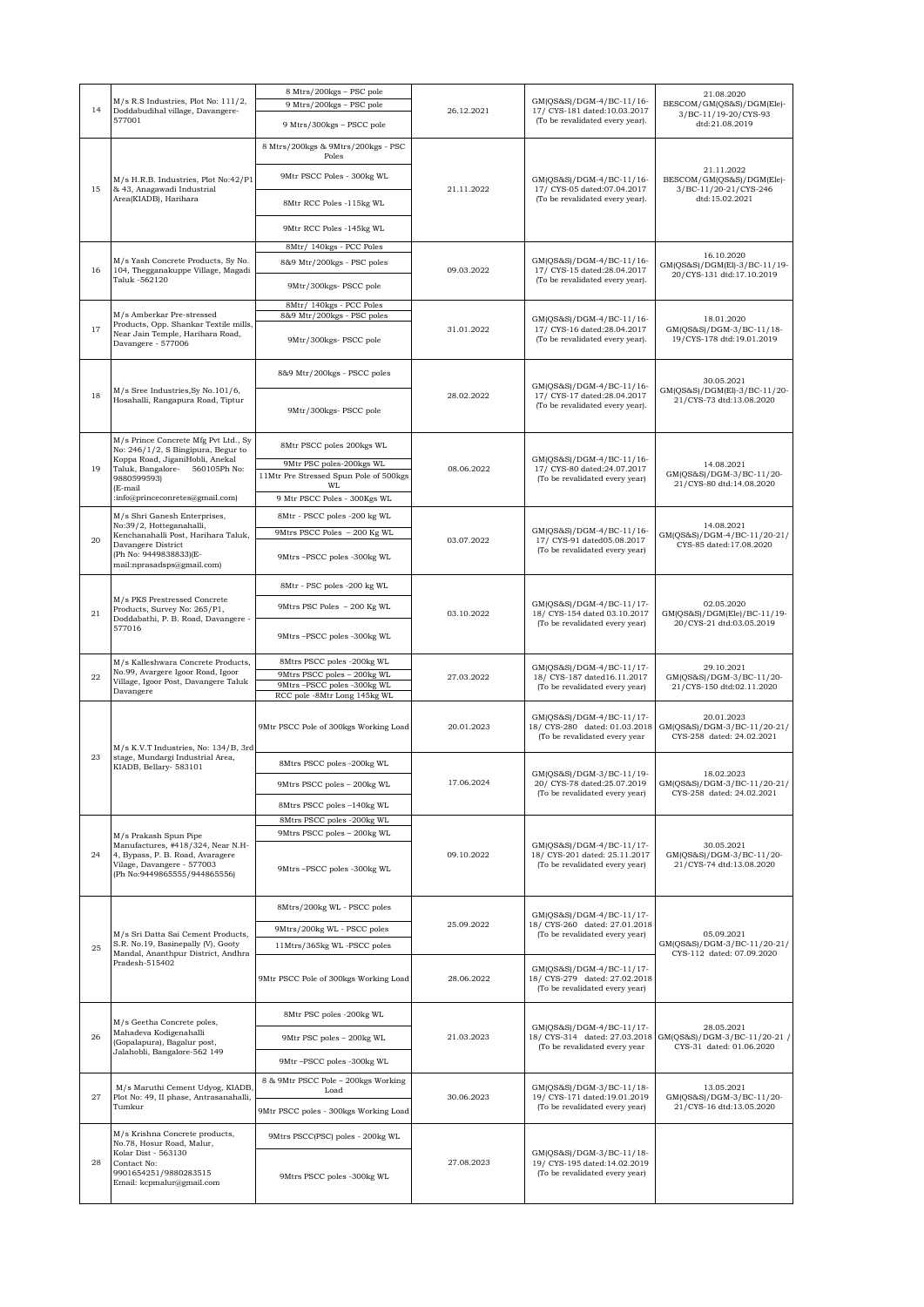| 29 | M/s Maruthi Concrete Products, Sy<br>No.131, Yediyur, Mahadeva<br>Kodegehalli Road, Bagalur post,<br>Baglur -562149-562149                                                                                                                                                          | 8Mtrs PSCC poles - 200kg WL                             | 29.08.2023 | GM(QS&S)/DGM-3/BC-11/18-<br>19/ CYS-192 dated:12.02.2019<br>(To be revalidated every year)         | 02.03.2021                                                                                                                                             |
|----|-------------------------------------------------------------------------------------------------------------------------------------------------------------------------------------------------------------------------------------------------------------------------------------|---------------------------------------------------------|------------|----------------------------------------------------------------------------------------------------|--------------------------------------------------------------------------------------------------------------------------------------------------------|
|    |                                                                                                                                                                                                                                                                                     | 9Mtrs PSCC poles - 200kg WL                             |            |                                                                                                    | (GM(QS&S)/DGM-3/BC-11/19-<br>20/ CYS-218 dated:04.03.2020<br>8Mtrs PSCC poles - 200kg WL<br>9Mtrs PSCC poles - 200kg WL<br>9Mtrs PSCC poles - 300kg WL |
|    |                                                                                                                                                                                                                                                                                     | 8Mtrs PCC poles - 140kg WL                              |            |                                                                                                    |                                                                                                                                                        |
|    |                                                                                                                                                                                                                                                                                     | 9Mtrs PSCC poles -300kg WL                              |            |                                                                                                    | 11Mtr PSC Circular spun pole -<br>500kgs WL                                                                                                            |
|    |                                                                                                                                                                                                                                                                                     | 11Mtr PSC Circular spun pole - 500kgs<br>WL             |            |                                                                                                    |                                                                                                                                                        |
|    |                                                                                                                                                                                                                                                                                     | 9Mtr RCC poles - 145kg WL                               | 29.08.2023 | GM(QS&S)/DGM-3/BC-11/20-<br>21/ CYS-38 dated:05.06.2020<br>(To be revalidated every year)          |                                                                                                                                                        |
| 30 | M/s Akshaya Cement Products,<br>Bhadrapura, Kunigal Road, Solur<br>Hobli, Magadi Taluk, Ramanagara<br>(Ph No: 080-22281199)                                                                                                                                                         | 11Mtrs PSCC Circular Spun pole -<br>500kgs WL           | 05.01.2024 | GM(QS&S)/DGM-3/BC-11/18-<br>19/ CYS-211 dated:12.03.2019<br>(To be revalidated every year)         | 03.08.2021<br>GM(QS&S)/DGM-3/BC-11/<br>20-21 / CYS-64 dtd: 04.08.2020                                                                                  |
|    |                                                                                                                                                                                                                                                                                     | 9Mtrs PSCC poles -300kg WL                              | 26.07.2021 | GM(QS&S)/DGM-4/BC-11/<br>16-17 / CYS-95 dtd:26.08.2016<br>(Subject to Revalidaion every<br>year)   | 26.07.2021<br>GM(QS&S)/DGM-3/BC-11/<br>19-20 / CYS-206 dtd:04.02.2020                                                                                  |
|    |                                                                                                                                                                                                                                                                                     | 8Mtrs PSCC poles -200kg WL                              | 22.06.2025 | GM(QS&S)/DGM-3/BC-11/<br>20-21 / CYS-65 dtd: 04.08.2020<br>(Subject to Revalidation every<br>year) |                                                                                                                                                        |
|    |                                                                                                                                                                                                                                                                                     | 9Mtrs PSCC poles - 200kg WL                             |            |                                                                                                    |                                                                                                                                                        |
| 31 | M/s Jyothi Electricals.<br>Post Box.300.<br>Jyohi Buliding, Maidan Road,<br>Mangalore - 575001.<br>Factory Unit: Amanikere Village,<br>Kora Hobli, Kora, Tumkur.<br>Contact No: 2440590/2425662                                                                                     | 8 & 9Mtrs PSCC Poles - 200kg WL                         | 05.01.2024 | GM(QS&S)/DGM-3/BC-11/18-<br>19/ CYS-217 dated:23.03.2019<br>(To be revalidated every year)         |                                                                                                                                                        |
|    |                                                                                                                                                                                                                                                                                     | 12.5Mtr PSCC circular spun pole -<br>350kgs WL          |            |                                                                                                    |                                                                                                                                                        |
|    | M/s HBL Power Systems Limited,<br>Registered Office: Road No:10,<br>Banjara Hills, Hyderabad - 500034<br>Factory Unit:<br>Kanaparru - Village, Nadendla -<br>Mandal, Guntur - District<br>Contact No: 91-40-23355575,<br>23355085<br>Mobile No:8096967933<br>E-mail:contact@hbl.com | 13Mtr PSCC circular spun pole -500kgs<br>WL             | 22.07.2024 | GM(QS&S)/DGM-3/BC-11/<br>19-20/ CYS-102<br>dated:28.08.2019<br>(To be revalidated every year)      | 05.09.2021<br>GM(QS&S)/DGM-3/BC-11/<br>20-21 / CYS-111 dated:                                                                                          |
| 32 |                                                                                                                                                                                                                                                                                     | 15Mtr PSCC circular spun pole -500kgs<br>WL             |            |                                                                                                    | 07.09.2020                                                                                                                                             |
|    |                                                                                                                                                                                                                                                                                     | Pre - Stressed Tubular Spun Pole 11Mtr<br>Long 500kg WL | 02.12.2021 | GM(QS&S)/DGM-3/BC-11/<br>20-21 / CYS-178 dated:<br>02.12.2020                                      |                                                                                                                                                        |
|    | M/s Umashankar Industries, Sy<br>No:12/1, Near Budagumpa Cross,<br>Sultanpur Village Tq./Dist. Koppal-<br>583231 (Ph No: 9916062580,<br>7899311022)<br>(E-mail:uisnd2015@gmail.com)                                                                                                 | 8mtr PSCC Poles -200kg WL                               | 05.07.2022 | GM(QS&S)/DGM-3/BC-11/<br>19-20 / CYS-92 dated:<br>05.08.2017<br>(To be revalidated every year)     |                                                                                                                                                        |
| 33 |                                                                                                                                                                                                                                                                                     | 9mtr PSCC Poles -200kg WL                               |            |                                                                                                    | 05.07.2022<br>GM(QS&S)/DGM-3/BC-11/<br>20-21 / CYS-233 dated: 28.01.2021                                                                               |
|    |                                                                                                                                                                                                                                                                                     | 9Mtr PSCC Poles -300kg WL                               |            |                                                                                                    |                                                                                                                                                        |
|    | M/s AMBA Industries,<br>Sy No.101/6, Hosahalli, Rangapura<br>Road, Tiptur<br>Mob No:9686551107/08,<br>9591813727<br>E-mail: ambindutries.net@gmail.com                                                                                                                              | 8Mtr & 9Mtr PSCC poles - 200kg WL                       | 09.03.2022 | GM(QS&S)/DGM-3/BC-11/<br>17-18 / CYS-14 dated:                                                     | 10.12.2020                                                                                                                                             |
| 34 |                                                                                                                                                                                                                                                                                     | 8Mtr PSCC poles 140kg WL                                |            |                                                                                                    | GM(QS&S)/DGM-3/BC-11/<br>19-20 / CYS-166 dated:                                                                                                        |
|    |                                                                                                                                                                                                                                                                                     | 9Mtr PSCC poles - 300kg WL                              |            | 28.04.2017                                                                                         | 10.12.2019<br>(To be revalidated every year)                                                                                                           |
| 35 | M/s Ferrocements Pre Fab Pvt Ltd,<br>Regd Office: No187, Ground Floor,<br>Link Road, Malleswaram, Bangalore<br>(Factory Unit:14/C, Attibele<br>Industrial Area, Hosur Road,<br>Bangalore)<br>Ph No:9611133595<br>E-mail:ferocem@yahoo.com)                                          | 11 Mtr PSCC Spun Concrete Pole<br>(500kg LW)            | 28.03.2022 | GM(QS&S)/DGM-3/BC-11/15-<br>16/CYS-32<br>dated:07.06.2016(Subject to<br>Revalidaion every year)    | 23.12.2022<br>GM(QS&S)/DGM-3/BC-11/<br>20-21 / CYS-198 dtd:23.12.2020                                                                                  |
| 36 |                                                                                                                                                                                                                                                                                     | 8Mtrs PSCC poles -200kg WL                              | 09.10.2024 | GM(QS&S)/DGM-3/BC-11/<br>19-20 / CYS-184 dtd:31.12.2019<br>(Subject to Revalidaion every<br>year)  |                                                                                                                                                        |
|    | M/s Shaakya Industries,<br>Plot No:91, Vasanthanarashapura<br>KIADB Industrial Area,<br>2nd Phase, Tumakuru<br>Contact No:<br>9538058855/080-23395777<br>E-mail:saru.parsi@gmail.com                                                                                                | 9Mtrs PSCC poles - 200kg WL                             |            |                                                                                                    | 02.02.2023<br>GM(QS&S)/DGM-3/BC-11/20-                                                                                                                 |
|    |                                                                                                                                                                                                                                                                                     | 9Mtrs PSCC poles -300kg WL                              |            |                                                                                                    | 21/CYS-235 dtd:02.02.2021                                                                                                                              |
|    |                                                                                                                                                                                                                                                                                     | 8Mtr RCC pole - 115Kg WL                                | 02.02.2022 | 02.02.2022<br>GM(QS&S)/DGM-3/BC-11/20-<br>21/CYS-235 dtd:02.02.2021                                |                                                                                                                                                        |
|    |                                                                                                                                                                                                                                                                                     | 9Mtr RCC pole - 145kg WL                                |            |                                                                                                    |                                                                                                                                                        |
| 37 | M/s Suman Concrte Products,<br>M.Pais Building, Miadan Road,<br>Mangalore - 575001(Factory Unit:<br>Kurubarahalli Village, Ramanagar -<br>571511)<br>Ph No:2443903,<br>E-mail: info@roopacorporation.com)                                                                           | 8 & 9Mtr PSCC Pole - 200kgs Working<br>Load             | 08.11.2023 | GM(Q,S&S)/DGM-3/BC-11/18-                                                                          |                                                                                                                                                        |
|    |                                                                                                                                                                                                                                                                                     | 9Mtr PSCC poles - 300kgs Working Load                   |            | 19/Cys-160 dated:28.12.2018 &<br>GM(Q,S&S)/DGM-3/BC-11/18-<br>19/Cys-151 dated:14.12.2018          | 20.04.2021<br>GM(QS&S)/DGM-3/BC-11/<br>20-21 / CYS-22 dtd:27.05.2020                                                                                   |
|    |                                                                                                                                                                                                                                                                                     | 11Mtr Pre Stressed Spun Pole of 500kgs<br>WI.           |            | (Subject to Revalidaion every<br>year)                                                             |                                                                                                                                                        |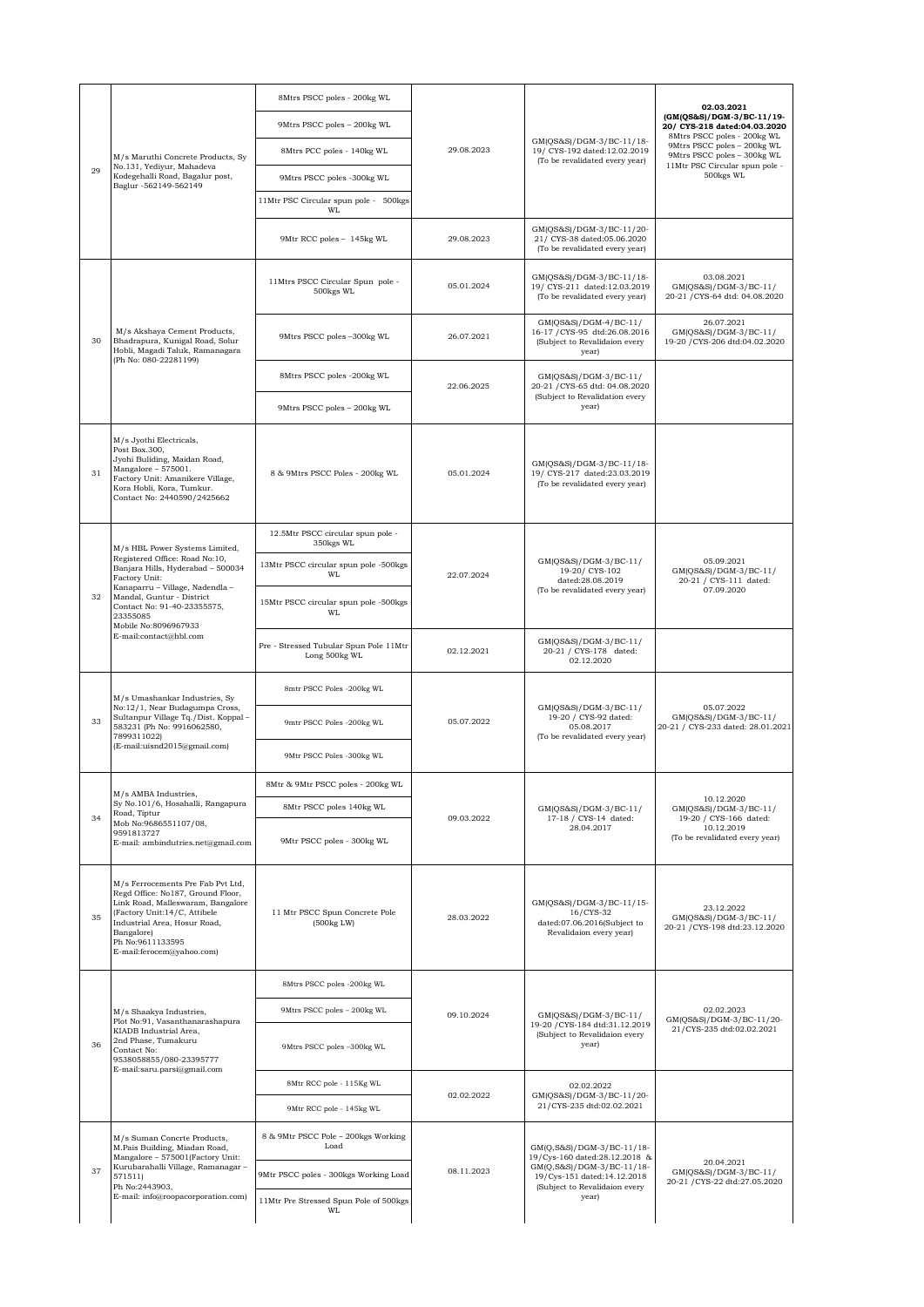| 38 | M/s Roopa Engineering Corporation,<br>Jyothi Building, Maidan Road,<br>Mangalore - 575001<br>Contact No: 0824-242676<br>E-mail: roopacorporation@yahoo.com                                                                                   | 8Mtrs PSCC poles -200kg WL                                                                     | 24.06.2024 | GM(QS&S)/DGM-3/BC-11/<br>20-21 / CYS-41 dtd:18.06.2020<br>(Subject to Revalidaion every<br>year)         |                                                                         |
|----|----------------------------------------------------------------------------------------------------------------------------------------------------------------------------------------------------------------------------------------------|------------------------------------------------------------------------------------------------|------------|----------------------------------------------------------------------------------------------------------|-------------------------------------------------------------------------|
|    |                                                                                                                                                                                                                                              | 9Mtrs PSCC poles - 200kg WL                                                                    |            |                                                                                                          |                                                                         |
|    |                                                                                                                                                                                                                                              | 9Mtrs PSCC poles -300kg WL                                                                     |            |                                                                                                          |                                                                         |
| 39 | M/s Chamundeshwari concrete<br>products.<br>#285/1, Yelahanka bagalur Road,<br>Bagalur, Jala Hobli,<br>Bangalore-562149.<br>(Ph no:9141391919,<br>(E mail:chamundeshvari@gmail.com)                                                          | 9Mtr RCC poles - 145kg WL                                                                      | 14.06.2021 | $GM(QS&S)/DGM-3/BC-11/$<br>20-21 / CYS-59 dtd:17.07.2020<br>(Subject to Revalidaion every<br>year)       |                                                                         |
|    | M/s Nandhi Concrete Products, Opp.<br>Gante Basavanna temple, N.H 206,<br>Mudigere, Gubbi Tq, Tumkur Dist.<br>(Ph No: 8971113511, 9900818484) (E-<br>mail: nandhi.products@gmail.com)                                                        | 8 & 9Mtr PSCC Poles - 200kgs Working<br>Load                                                   |            |                                                                                                          |                                                                         |
| 40 |                                                                                                                                                                                                                                              | 9Mtr PSCC poles - 300kgs Working Load                                                          | 05.05.2023 | GM(QS&S)/DGM-3/BC-11/<br>18-19 / CYS-57 dtd:25.06.2018<br>(Subject to Revalidaion every<br>year)         | 14.08.2021<br>GM(QS&S)/DGM(El)-3/BC-11/20-<br>21/CYS-84 dtd:17.08.2020  |
|    | M/s SMK Concrete Industries, No                                                                                                                                                                                                              | 8Mtrs PSCC poles -200kg WL                                                                     |            | GM(QS&S)/DGM(El)-3/BC-11/20                                                                              |                                                                         |
| 41 | 77, Srinivasapura Grama,<br>Thorebyrasandra Post, Jogipalya,<br>Nelamangala, Bengaluru - 562123                                                                                                                                              | 9Mtrs PSCC poles - 200kg WL                                                                    | 03.04.2025 | 21/CYS-87<br>dtd:17.08.2020/19.08.2020<br>(Subject to Revalidaion every<br>year)                         |                                                                         |
|    | (Ph No: 9343712298,9945280176,<br>9986449988 & 8050796001)                                                                                                                                                                                   | 9Mtr RCC poles - 145kgs WL                                                                     |            |                                                                                                          |                                                                         |
| 42 | M/s Shri Lakshmi Gowri Concrete<br>Products,<br>Site No.116/1, N.H. 206, Islampura<br>Gate Near HP Petrol Bunk, Gubbi Tq,                                                                                                                    | 8 & 9Mtr PSCC Poles - 200kgs Working<br>Load                                                   | 20.06.2025 | GM(QS&S)/DGM(El)-3/BC-11/20-<br>21/CYS-97 dtd:28.08.2020<br>(Subject to Revalidaion every<br>year)       |                                                                         |
|    | Tumkur Dist. Karnataka, 572126<br>(Ph No: 8971113511, 9535034444)                                                                                                                                                                            | 9Mtr PSCC poles - 300kgs Working Load                                                          |            |                                                                                                          |                                                                         |
|    | M/s Vishava Concrete Products,<br>Bhadrapura, Kunigal Road,                                                                                                                                                                                  | 8Mtrs PSCC poles -200kg WL                                                                     |            | GM(QS&S)/DGM(El)-3/BC-11/20                                                                              |                                                                         |
| 43 | Solur Hobli, Magadi Taluk,<br>Bangalore Rural Dist<br>Phone No: 080-22281200<br>9844104783                                                                                                                                                   | 9Mtrs PSCC poles - 200kg WL                                                                    | 22.06.2025 | 21/CYS-100 dtd:01.09.2020<br>(Subject to Revalidaion every<br>year)                                      |                                                                         |
|    |                                                                                                                                                                                                                                              | 8Mtrs PSCC poles -200kg WL<br>9Mtrs PSCC poles - 200kg WL<br>9Mtrs-PSCC poles -300kg WL        | 20.03.2023 | GM(QS&S)/DGM(El)-4/BC-11/17<br>18/CYS-316 dtd: 27.03.2018<br>(Subject to Revalidaion every<br>year)      | 04.09.2021                                                              |
|    | M/s Srinivasa Concrete Products,<br>Jagalur Road, Alur Village,<br>Davangere.                                                                                                                                                                | 11Mtr PSCC Circular spun pole-500kgs<br>WL                                                     |            |                                                                                                          | GM(QS&S)/DGM(El)-3/BC-11/20-<br>21/CYS-106 dtd:05.09.2020               |
| 44 | (Ph No: 9448213045, 8553502125) (E-<br>mail: Sri Srinivasa<br>electricals16@gmail.com)                                                                                                                                                       | 9Mtr RCC poles - 145kg WL                                                                      | 20.03.2023 | GM(QS&S)/DGM(El)-3/BC-11/17<br>18/CYS-316 dtd: 27.03.2018<br>(Subject to Revalidaion every<br>year)      | 04.09.2021<br>GM(QS&S)/DGM(El)-3/BC-11/20-<br>21/CYS-131 dtd:28.09.2020 |
| 45 | M/s Sree Ganesha Power Products,<br>Sy No:133, Vajarahalli Village,<br>Mantapa Dhakale Bannerghatta<br>Post, Jigani Hobli, Bangalore -<br>560083.                                                                                            | Pre - Stressed Tubular Spun Pole 11 Mtr<br>Long - 500Kg WL<br>RCC Pole - 9 Mtr Long, 145 Kg WL | 15.12.2021 | GM(QS&S)/DGM(El)-3/BC-11/20<br>21/CYS-188 dtd:16.12.2020                                                 |                                                                         |
|    |                                                                                                                                                                                                                                              | PSCC Pole - 8 Mtr Long, 200 Kg WL<br>PSCC Pole - 9 Mtr Long, 200 Kg WL                         |            |                                                                                                          |                                                                         |
|    | M/s Peacock Industries.                                                                                                                                                                                                                      | 8Mtr PSCC poles -200kg WL                                                                      |            |                                                                                                          |                                                                         |
|    | (Factory Unit 1: 110/84, BT Layout,<br>Mahaveer Road, Davangere -<br>577001.<br>Factory Unit 2: Survey No. 61/1,<br>Togarekatte Panchayat,<br>Narayanapura, Harapanahalli,<br>Davanagere).<br>Ph No: 08192-276392,<br>9448043405, 9844065336 | 9Mtr PSCC poles - 200kg WL                                                                     | 21.12.2025 | GM(QS&S)/DGM(El)-3/BC-11/20-<br>21/CYS-195 dtd:22.12.2020                                                |                                                                         |
| 46 |                                                                                                                                                                                                                                              | 9Mtr RCC poles-145kgs WL                                                                       |            |                                                                                                          |                                                                         |
|    |                                                                                                                                                                                                                                              | 8Mtr RCC poles -115 Kg WL                                                                      |            | (Subject to revalidation once in 2<br>years)                                                             |                                                                         |
|    |                                                                                                                                                                                                                                              | 9Mtrs PSCC poles -300kg WL                                                                     |            |                                                                                                          |                                                                         |
|    | M/s PKKR Electric Poles                                                                                                                                                                                                                      | 8Mtr PSCC poles - 200kg WL                                                                     |            |                                                                                                          |                                                                         |
| 47 | Sy No.36, Near Vikrant Radial Road,<br>Next to Tata Service Station, Hebbal<br>Road, Mysore<br>Ph No:9342105825/ 9845117131                                                                                                                  | 9Mtr PSCC poles - 200kg WL                                                                     |            | GM(QS&S)/DGM(El)-3/BC-11/20-                                                                             |                                                                         |
|    |                                                                                                                                                                                                                                              | 9Mtr RCC poles - 145kgs WL                                                                     | 12.01.2022 | 21/CYS-219 dtd:13.01.2021                                                                                |                                                                         |
| 48 | M/s Malu Enterprises,<br>A.No:108, Kogilu Village,<br>Yelahanka, Bangalore - 64<br>(Ph No: 080-22266768)<br>(E-mail: malugroup1969@gmail.com)                                                                                                | 8Mtr PSCC pole -200kg WL                                                                       | 18.11.2025 | GM(QS&S)/DGM(El)-3/BC-11/20<br>21/CYS-220 dtd:18.01.2021<br>(Subject to revalidation once in 2<br>years) |                                                                         |
|    |                                                                                                                                                                                                                                              | 9Mtr PSCC pole -200kg WL                                                                       |            |                                                                                                          |                                                                         |
|    |                                                                                                                                                                                                                                              | 9Mtr PSCC pole - 300kg WL                                                                      |            |                                                                                                          |                                                                         |
|    |                                                                                                                                                                                                                                              | 9Mtr RCC pole - 145kg WL                                                                       |            |                                                                                                          |                                                                         |
| 49 | M/s Stresscrete (India) Products,<br>S.No: 248, Kadanur Village,<br>Doddaballapur,<br>Bangalore Rural Dist<br>(Ph No: 9880133779)                                                                                                            | 8Mtr PSCC pole -200kg WL                                                                       |            |                                                                                                          |                                                                         |
|    |                                                                                                                                                                                                                                              | 9Mtr PSCC pole -200kg WL                                                                       |            | GM(QS&S)/DGM(El)-3/BC-11/20-<br>21/CYS-221 dtd:18.01.2021                                                |                                                                         |
|    |                                                                                                                                                                                                                                              | 9Mtr PSCC pole - 300kg WL                                                                      | 17.10.2025 | (Subject to revalidation once in 2<br>years)                                                             |                                                                         |
|    |                                                                                                                                                                                                                                              | 9Mtr RCC pole - 145kg WL                                                                       |            |                                                                                                          |                                                                         |
|    |                                                                                                                                                                                                                                              | 8Mtr PSCC poles -200kg WL<br>9Mtr PSCC poles - 200kg WL                                        |            | GM(QS&S)/DGM(El)-3/BC-11/20-                                                                             |                                                                         |
|    | M/s Mysore Precast Constructions,<br>Sy No: 94/1, Tumkur Madhugiri                                                                                                                                                                           | 8Mtr PSCC poles - 140Kg WL                                                                     | 11.12.2025 | 21/CYS-228 dtd:22.01.2021<br>(Subject to revalidation once in 2                                          |                                                                         |
| 50 | Road,<br>Arakere Village,                                                                                                                                                                                                                    | 9Mtr RCC poles-145kg WL                                                                        |            | years)                                                                                                   |                                                                         |